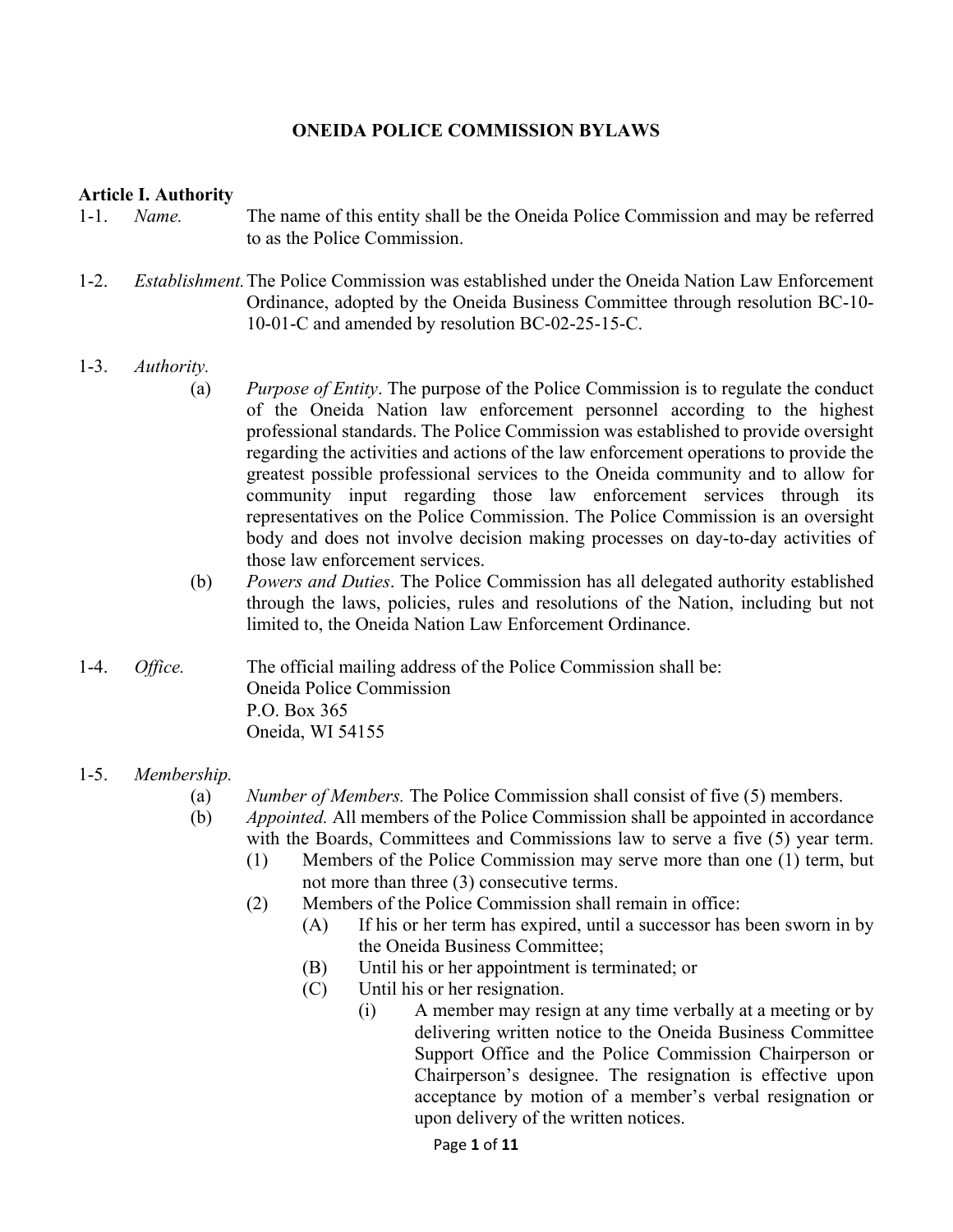- (c) *Vacancies.* Vacancies on the Police Commission shall be filled by appointment by the Oneida Business Committee in accordance with the Boards, Committees and Commissions law.
	- (1) The Chairperson of the Police Commission shall provide the Oneida Business Committee with a recommendation on all applications for appointment to fill a vacancy by the executive session in which the appointment is intended to be made.
		- (A) The Chairperson shall include in the recommendation whether the applicant meets the qualifications set forth in these bylaws.
	- (2) For vacancies in unexpired terms, a replacement member shall hold office through the unexpired portion of the term of the member whom he or she has replaced.
- (d) *Qualifications*. All Police Commission members:
	- (1) Must be an enrolled member of the Oneida Nation.
	- (2) Must be twenty-five (25) years of age or older.
	- (3) Must submit to a complete background investigation. The following would disqualify any person from serving on the Oneida Police Commission:
		- (A) A felony conviction in the State of Wisconsin or any conviction of a crime in another state that would be considered a felony conviction if the offense and adjudication occurred in the State of Wisconsin.
		- (B) A felony arrest which results in a misdemeanor conviction due to a plea arrangement.
		- (C) A conviction of any ordinance violation that could bring discredit to the Police Commission, including, but not limited to:
			- (i) Domestic Abuse; or
			- (ii) Child Abuse.
		- (D) Any pardon issued by the Nation or the governor of any state for an offense specified above shall not deem a person as "exonerated" for the purposes of membership on the Police Commission.
	- (4) Must submit to drug testing prior to appointment and on an annual basis.
	- (5) Must not be an employee of the Oneida Police Department or have been terminated from the Oneida Police Department.
	- (6) Must be a person of known good standing in the community.
- (e) *Duties/Responsibilities.* 
	- (1) Members shall attend regular Police Commission meetings, emergency meetings, trainings and conferences as directed by the Police Commission.
	- (2) Members shall provide direction; participate in discussion; review Police Commission reports and minutes prior to the meetings; and perform other duties assigned by the Police Commission.
	- (3) *Attendance.* The Police Commission has high expectations when it comes to attendance; therefore, attendance will be closely monitored.
		- (A) Three (3) excused absences of a member from any duly called meeting of the Police Commission within a one (1) year period may be cause for a recommendation by the Police Commission to the Oneida Business Committee for termination of that member's appointment in accordance with section 1-6 of these bylaws.
		- (B) Two (2) unexcused absences of a member from any duly called meeting of the Police Commission within a one (1) year period may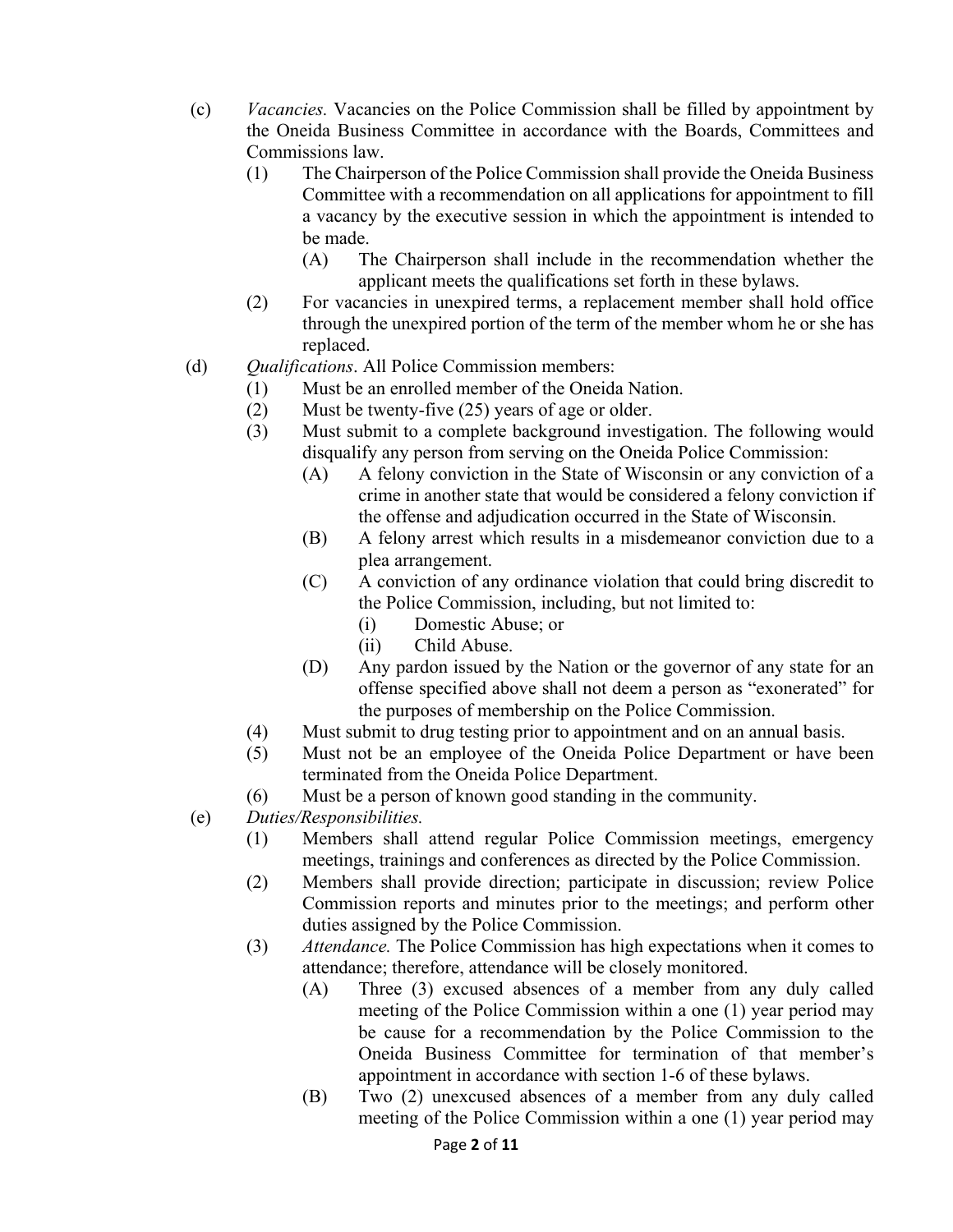be cause for a recommendation by the Police Commission to the Oneida Business Committee for termination of that member's appointment in accordance with section 1-6 of these bylaws.

- (i) A member who fails to provide written notice of his or her pending absence to a Police Commission Officer at least thirty (30) minutes before the start of the duly called missed meeting of the Police Commission shall be deemed unexcused.
- (4) Members shall perform all other responsibilities assigned under the Oneida Law Enforcement Ordinance, including, but not limited to:
	- (A) Appointing, suspending or removing the Police Chief of the Oneida Police Department;
	- (B) Approving all law enforcement officer appointments made by the Police Chief including the promotion of subordinates;
	- (C) Adopting, modifying and repealing rules governing how lists of individuals, deemed eligible for appointment to law enforcement officer and promotion, are established;
	- (D) Approving competitive examinations used to judge suitability for appointment or promotion of law enforcement officers;
	- (E) Approving an eligibility list of individuals determined to be eligible for appointment as a law enforcement officer or promotion;
	- (F) Suspending law enforcement officers or other appointed personnel of the Oneida Police Department pending the filing and hearing of charges against them;
	- (G) Initiating charges against law enforcement officers or other appointed personnel of the Oneida Police Department;
	- (H) Hearing charges filed against law enforcement officers or other appointed personnel of the Oneida Police Department, whether filed by the Police Commission or the Police Chief, making findings and determinations, and imposing penalties up to and including termination;
	- (I) Hearing appeals of disciplinary actions against any law enforcement personnel or non-sworn personnel;
	- (J) Adopting rules governing the Police Commission's management of its own activities;
	- (K) Reviewing and forwarding for approval contracts to the Oneida Business Committee relating to cross-deputization, dispatch function and mutual aid pacts which are made between the Oneida Police Department and a non-tribal agency; and
	- (L) Approving Standard Operating Procedures of the Oneida Police Department.
- 1-6. *Termination.* A member of the Police Commission may be terminated in accordance with the Boards, Committees and Commissions law.
	- (a) The Police Commission may recommend termination of a member from the Police Commission to the Oneida Business Committee for the following:
		- (1) Misconduct or wrong doing as a member of the Police Commission;
		- (2) Conduct which could jeopardize the reputation of the Oneida Nation, the Police Commission or the law enforcement system;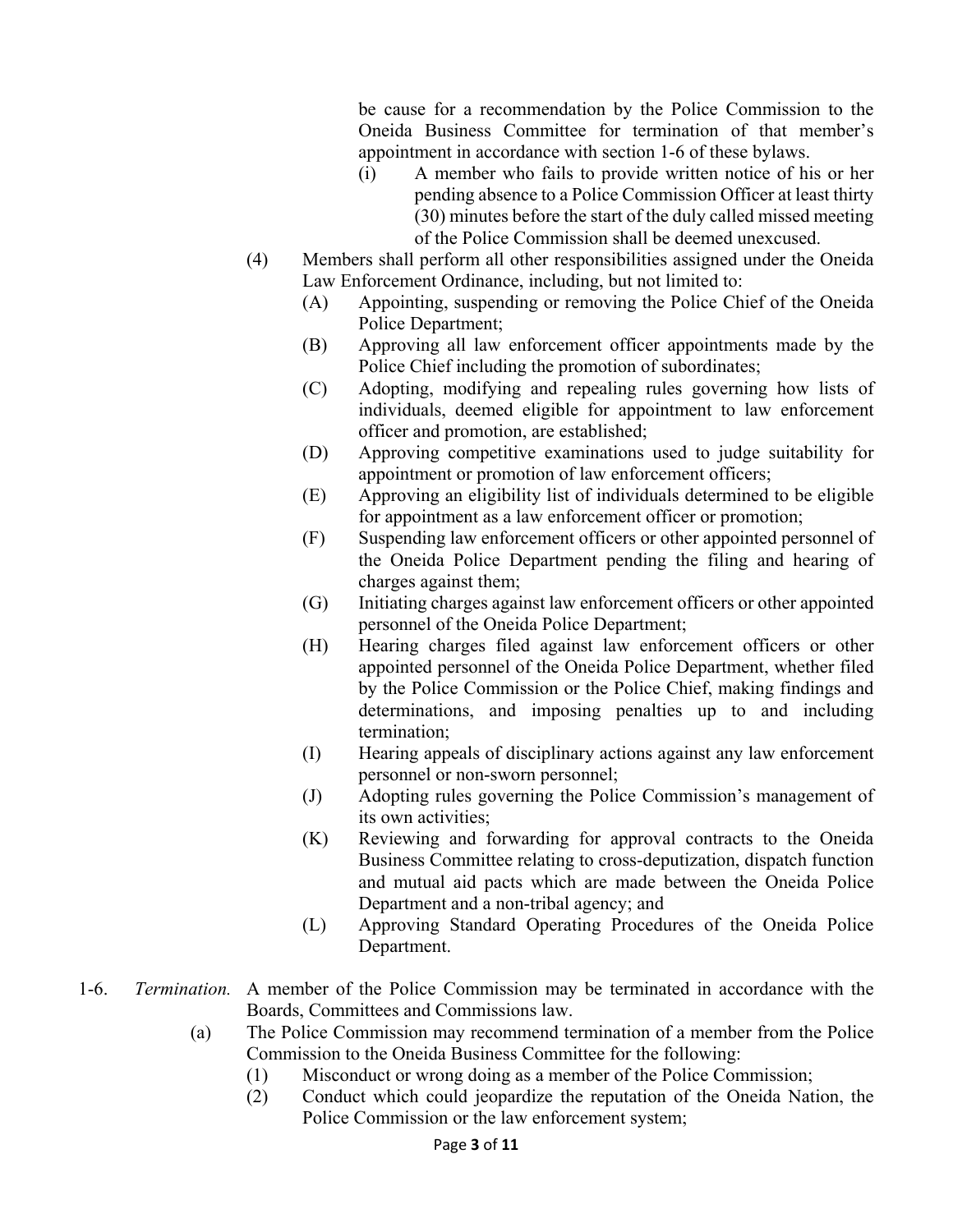- (3) Any change in status which would place the member of the Police Commission in conflict with the qualifications for membership set forth in these bylaws;
- (4) Violation of the confidentially of closed hearings or any other information declared "confidential" by the Police Commission; and
- (5) A disclosure of confidential information acquired by reason of a member's relationship or status with the Police Commission for personal advantage, gain or profit, or for the advantage, gain or profit of a member's relative or associate.
- (b) Recommendations to the Oneida Business Committee for termination of a Police Commission member's appointment must be determined by a majority vote of the members in attendance at a Police Commission meeting of an established quorum.
- 1-7. *Trainings and Conferences*.
	- (a) Contingent upon funding, the following trainings/conferences shall be mandatory for members of the Police Commission to attend or participate in when directed by majority vote of the members in attendance at a Police Commission meeting of an established quorum:
		- (1) 1-4 HRD training to save on any travel;
		- (2) Investigation Case Management;
		- (3) National Alliance for Drug Endangered Children;
		- (4) Legal Responsibilities;
		- (5) Protecting Due Process;
		- (6) Confidentiality and Reporting;
		- (7) Disciplinary Measures;
		- (8) Report Writing;
		- (9) Ethics;
		- (10) Hearings;
		- (11) Gangs;
		- (12) Youth Interaction;
		- (13) Suicide;
		- (14) School Threats;
		- (15) First Responders;
		- (16) Evidence Processing;
		- (17) Drug Related Death;
		- (18) Interviews and Child Death;
		- (19) Crime Scene;
		- (20) Unresolved Cases;
		- (21) Prosecution and Role of the Prosecutor;
		- (22) Media Relations;
		- (23) Cultural Differences to Build Stronger Communities;
		- (24) Terrorism & Police Measures;
		- (25) Victim Assistance;
		- (26) Shared Jurisdiction;
		- (27) Consent Searches;
		- (28) Substance Abuse Prevention;
		- (29) Case Study;
		- (30) Trauma;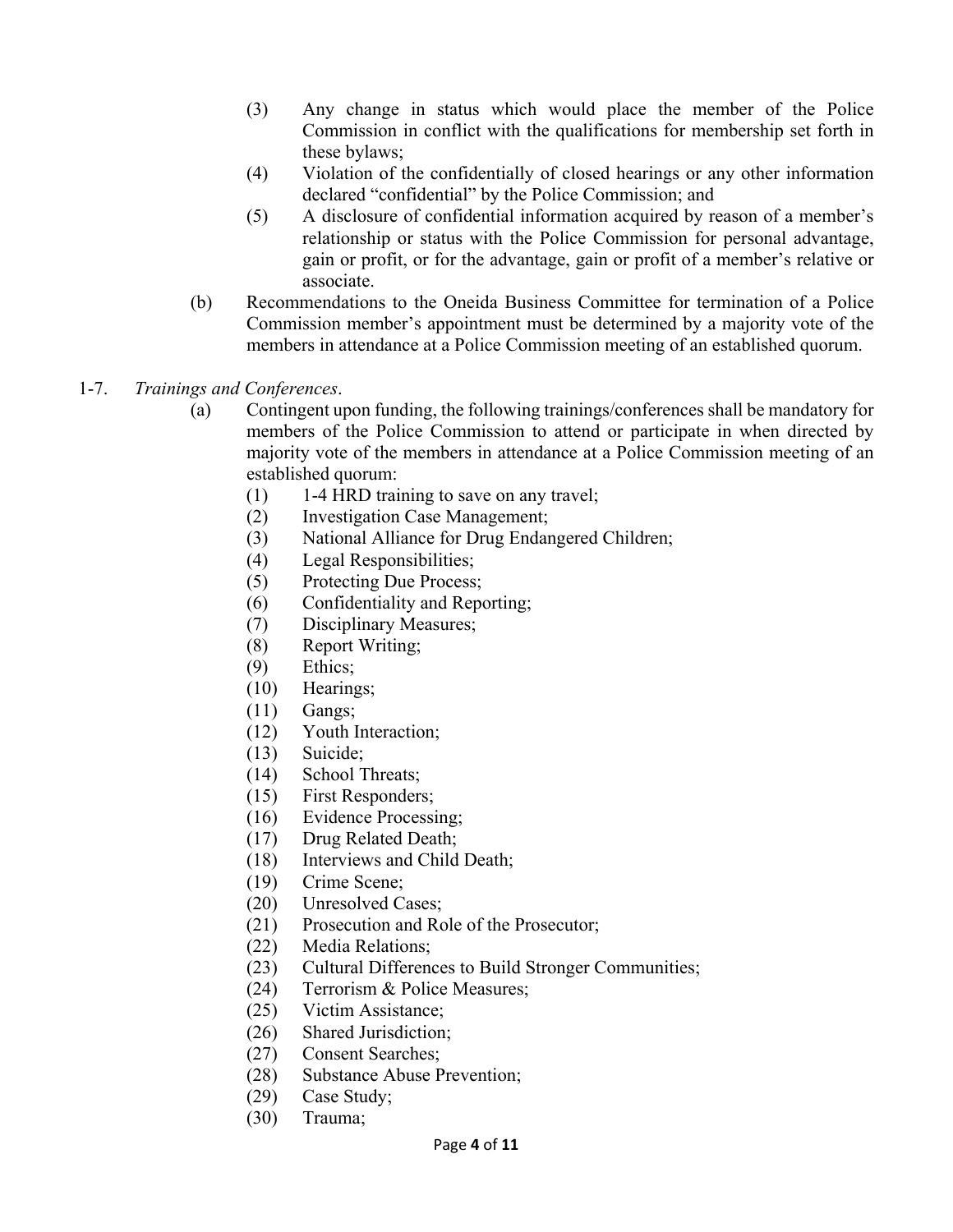- (31) UWSP Outreach Annual Crisis Conference;
- (32) UWGB Training; and
- (33) UW Fox Valley Training.
- (b) Reimbursement for conferences and trainings shall be subject to the Boards, Committees and Commissions law and resolution BC-05-08-19-B titled, Amending Resolution BC-09-26-18-D Boards, Committees and Commissions Law Stipends, as may be further amended from time-to-time hereafter.
	- (1) Regardless of the number of trainings/conferences that he or she is required to attend, no member of the Police Commission shall be eligible to receive stipends for attending more than five (5) full days of mandatory trainings/ conferences per year.

# **Article II. Officers**

2-1. *Officers.* The Officer positions of the Police Commission shall consist of a Chairperson, a Vice-Chairperson and a Secretary.

- 2-2. *Responsibilities of the Chairperson.* The duties, responsibilities and limitations of the Chairperson are as follows:
	- (a) Shall, with the assistance of the Secretary, be responsible for calling meetings and notifying members of the Police Commission, as well as the public, in accordance with governing law, including, but not limited to, the Nation's Open Records and Open Meetings law;
	- (b) Shall preside over all meetings and hearings of the Police Commission;
	- (c) Shall sign or designate one to sign all official Police Commission documents;
	- (d) Shall be the liaison to the Oneida Business Committee and other department heads;
	- (e) Shall seek clearance from the Oneida Business Committee via the Communications Department for any media requests made of the Police Commission per the Communications Department Media Policy;
	- (f) Shall perform any and all duties assigned by the Police Commission;
	- (g) Shall submit the recommendations for appointment referred to in section 1-5 and conduct the e-polls referred to section 3-6 of these bylaws; and
	- (h) Shall, with assistance of the Secretary or through a designee of the Chairperson, submit annual and semi-annual reports to the Oneida General Tribal Council, as well as quarterly reports to the Oneida Business Committee, as required by the Boards, Committees and Commissions law, and shall attend all Oneida Business Committee meetings in which the Police Commission's quarterly report is an agenda item.
- 2-3. *Responsibilities of the Vice*-*Chairperson.* The duties, responsibilities and limitations of the Vice- Chairperson are as follows:
	- (a) Shall preside at all meetings in the absence of the Chairperson and appoint a Vice- Chairperson for that meeting;
	- (b) Shall be responsible for conducting e-polls in the absence of the Chairperson;
	- (c) Shall work with the Chairperson in all matters that concern the Police Commission; and
	- (d) In the event of the resignation, dismissal from office or death of the Chairperson, shall assume the role of Chairperson until such time as the Chairperson's term would have expired.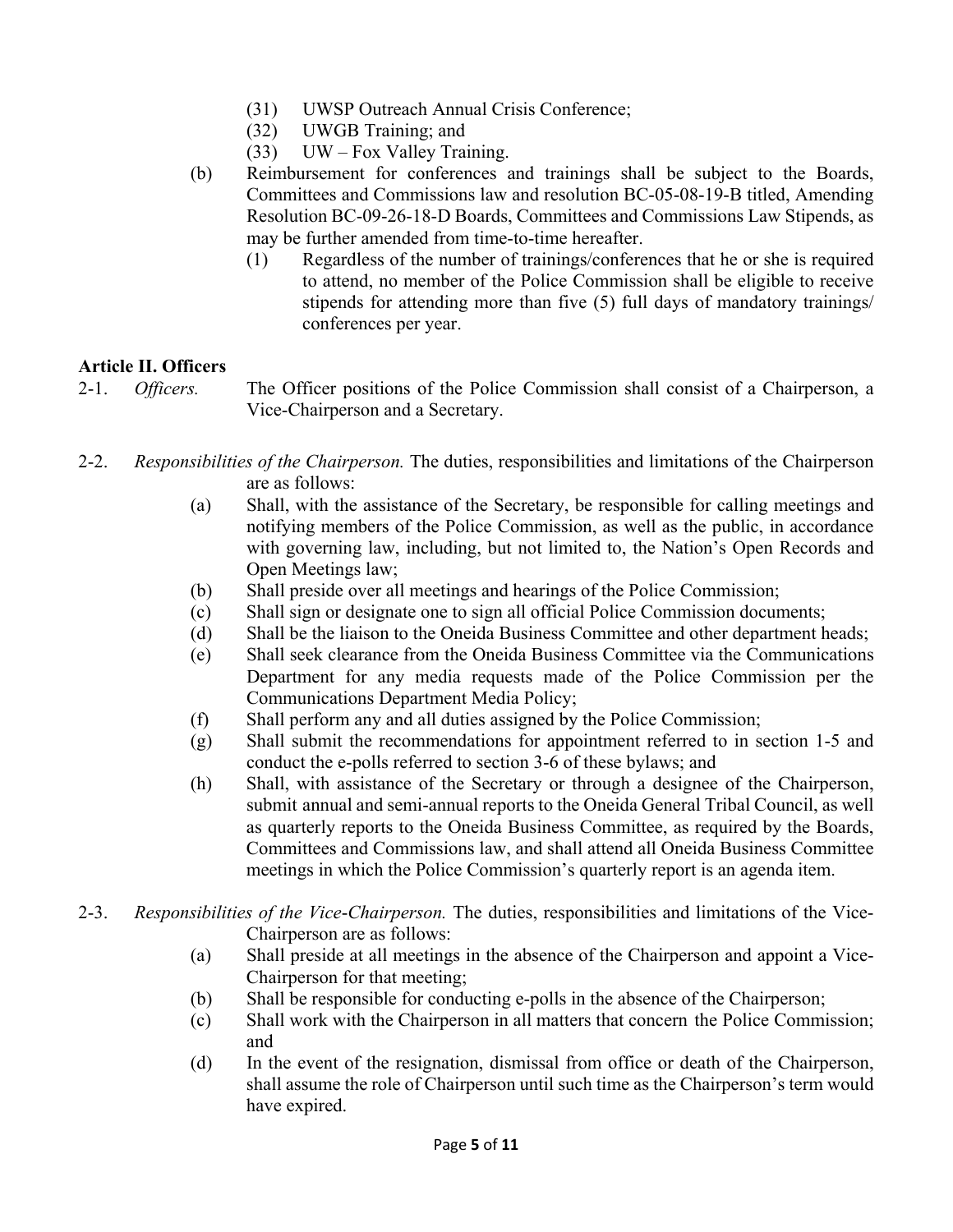- 2-4. *Responsibilities of the Secretary.* The duties, responsibilities and limitations of the Secretary are as follows:
	- (a) Shall keep accurate minutes of all regular, emergency and joint meetings, assuring that the minutes are reported in proper format and consistent with the Boards, Committees and Commissions law;
	- (b) Shall assist the Chairperson with the calling and notification of meetings, consistent with section 2-2 of these bylaws, and the submission of the annual, semi-annual and quarterly reports required by the Boards, Committees and Commissions law;
	- (c) Shall ensure that all standard operating procedures established by the Police Commission are submitted to the Oneida Business Committee Support Office; and
	- (d) In the event that both the Chairperson and the Vice-Chairperson positions become vacant before the end of their terms, shall call meetings of the Police Commission to fill the vacancies and preside over those meetings for the sole purpose of conducting an election of new Officers, at which point the Chairperson, or Vice-Chairperson in the absence of the Chairperson, shall preside.
- 2-5. *Selection of Officers.* The Officers shall serve terms of one (1) year and shall be elected by a majority vote of the Police Commission members in attendance at the annual meeting of an established quorum, which shall be held in September of each year.
	- (a) Terms of office run from the beginning of the fiscal year.
	- (b) Officers may hold only one (1) Officer position per Officer term.
	- (c) Members of the Police Commission may be dismissed from their Officer positions by majority vote of the members in attendance at a Police Commission meeting of an established quorum.
- 2-6. *Budgetary Sign-Off Authority and Travel.* The Police Commission shall follow the Nation's policies and procedures regarding purchasing and sign-off authority.
	- (a) Levels of budgetary sign-off authority for the Police Commission shall be as set forth in the manual titled, *Oneida Tribe of Indians of Wisconsin Purchasing Policies and Procedures,* for Area Directors/Enterprise Directors.
		- (1) All Officers of the Police Commission shall have sign-off authority.
		- (2) Two (2) Police Commission Officers shall be required to sign-off on all budgetary requests, except as follows:
			- (A) The Oneida Business Committee Support Office shall have sign-off authority over requests for stipends, travel per diem and business expense reimbursement.
	- (b) Travel requests on behalf of the Police Commission shall be approved by majority vote of the members in attendance at a regular or emergency Police Commission meeting of an established quorum.
- 2-7. *Personnel.* From the date these bylaws are adopted by the Oneida Business Committee and moving forward, the Police Commission shall not have authority to hire personnel for the benefit of the Police Commission.

### **Article III. Meetings**

3-1. *Regular Meetings.* Regular meetings of the Police Commission shall be held every fourth (4th) Wednesday of the month, commencing at 5:00 p.m., at the Ridgeview Plaza located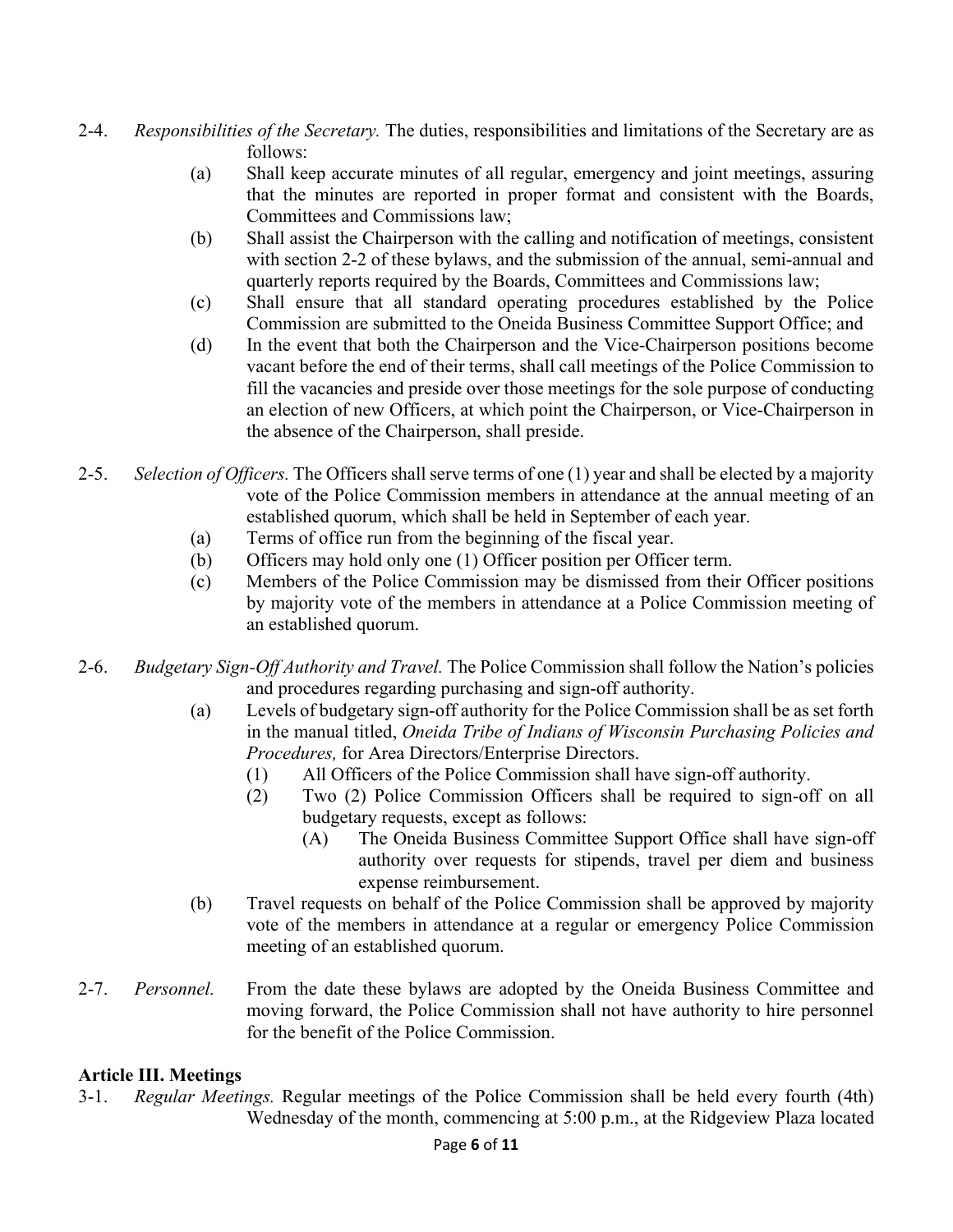in Oneida, Wisconsin. If the fourth (4th) Wednesday of the month falls on a holiday, then an alternative date may be selected by the Police Commission in accordance with these bylaws.

- (a) The meeting date, time and location shall be reviewed at the first meeting of the Police Commission and may change from time-to-time as it so determines upon proper notice to all Police Commission members, in writing, and to the public in accordance with governing law prior to the implementation of the new date, time and/or location.
	- (1) Meeting locations shall be within the Oneida Nation Reservation boundaries unless all the membership, as well as the public, is given proper notice, consistent with governing law, prior to designating the meeting location.
- (b) Notice of meeting location, agenda, documents and minutes shall be forwarded by the Chairperson with the assistance of the Executive Administrator or Secretary, to all members of the Police Commission, in writing, and to the public in accordance with governing law, including, but not limited to, the Nation's Open Records and Open Meetings law.
- (c) *Interview meetings*. Additional meetings for the purpose of the applicant interviews for Police Chief or law enforcement officers may be called by the Chairperson with approval of a majority of the members making up at least a quorum and so long as notice is provided to all members, in writing, and to the public in accordance with governing law, including, but not limited to, the Nation's Open Records and Open Meetings law.
- 3-2. *Emergency Meetings.* 
	- (a) An emergency meeting shall be called to address specific issues of the Police Commission that will be identified in the notice for the meeting when time sensitive issues require immediate action.
		- (1) Emergency meetings shall require at least a twenty-four (24) hour advance notice, in writing and by telephone call, to each member of the Police Commission by the Chairperson or the Chairperson's designee and shall further require notice to all Police Commission members, as well as the public, in accordance with governing law, including, but not limited to, the Nation's Open Records and Open Meetings law.
		- (2) Notice of an emergency meeting that is provided via email must be sent to the official Oneida Nation email address that was provided to each member to conduct Police Commission business electronically.
	- (b) Within seventy-two (72) hours after an emergency meeting, the Police Commission shall provide the Nation's Secretary with notice of the emergency meeting, the reason for the emergency meeting, and an explanation of why the matter could not wait for a regular meeting.
- 3-3. *Joint Meetings.* Joint meetings with the Oneida Business Committee may be held at the Norbert Hill Center, Business Committee Conference Room, upon the request of either party and the agreement of the Oneida Business Committee.
	- (a) Notice of the joint meeting agenda, documents and minutes shall be provided, and the joint meeting conducted, in accordance with resolution BC-03-27-19-D titled, Oneida Business Committee and Joint Meetings with Boards, Committees and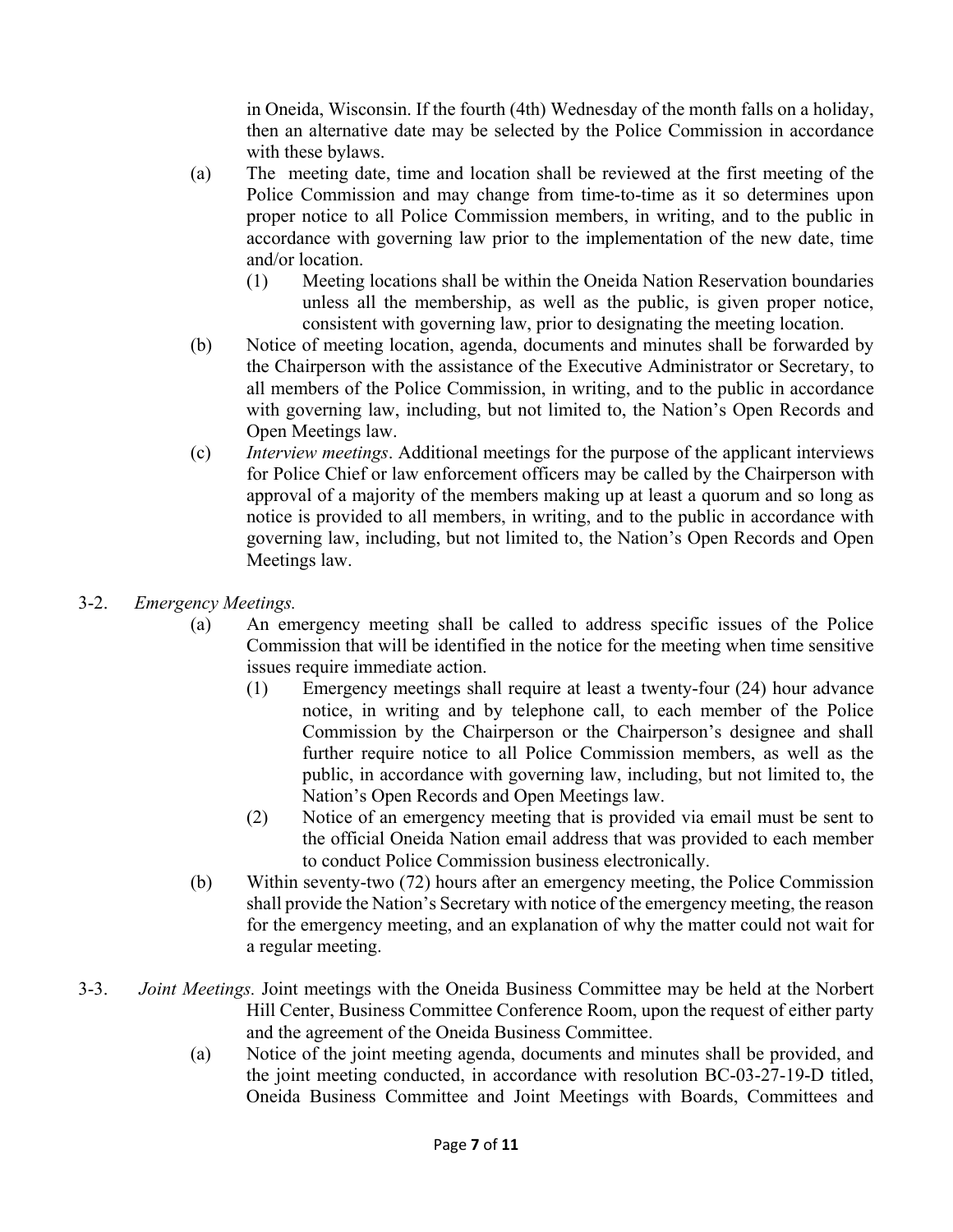Commissions – Definitions and Impact, as may be amended from time-to-time hereafter.

- 3-4. *Quorum.* A quorum shall consist of three (3) members, one (1) of which shall include the Chairperson, Vice-Chairperson or Secretary, but only if the Secretary is presiding over a meeting in accordance with section 2-4(d) of these bylaws.
- 3-5. *Order of Business.* The regular meetings of the Police Commission shall follow the order of business as set out herein:
	- (a) Call to order
	- (b) Approval of the agenda
	- (c) Approval of the minutes
	- (d) Correction and approval of the minutes
	- (e) Correspondence and mail
	- (f) Standing and Special Committee Reports
	- (g) Old business
	- (h) New business
	- (i) Other
	- (j) Adjournment
		- (1) To facilitate the Police Commission's proceedings, the order of business may be amended or suspended at any time by a majority vote of the members in attendance at a Police Commission meeting of an established quorum.
		- (2) *Executive Session.* During any meeting, with proper notice, an executive session may be called by any single member of the Police Commission for the purpose of a confidential nature. Executive sessions are limited to members and such invited persons as the Police Commission deems necessary. The meeting must be returned to "open session" following the "executive session".
- 3-6. *Voting.* Decisions of the Police Commission shall be based on a majority vote of the members present at a regular or emergency Police Commission meeting of an established quorum.
	- (a) The Chairperson or Officer presiding at the meeting in the Chairperson's absence shall vote only in the case of a tie.
	- (b) E-Polls are permitted and shall be conducted in accordance with the requirements listed in the Boards, Committees and Commissions law.
		- (1) In the Chairperson's absence, the Vice-Chairperson shall serve as the designee for conducting e-polls.

### **Article IV. Expectations**

- 4-1. *Behaviors of Members.* Members of the Police Commission shall act in accordance with the Oneida Code of Ethics.
	- (a) *Enforcement.* Any member of the Police Commission found to be in violation of these bylaws or any other laws of the Nation may be subject to a recommendation from the Police Commission to the Oneida Business Committee for termination of that member in accordance with the Boards, Committees and Commissions law and/or the imposition of sanctions and/or penalties according to the laws and policies of the Nation governing sanctions and penalties for appointed officials.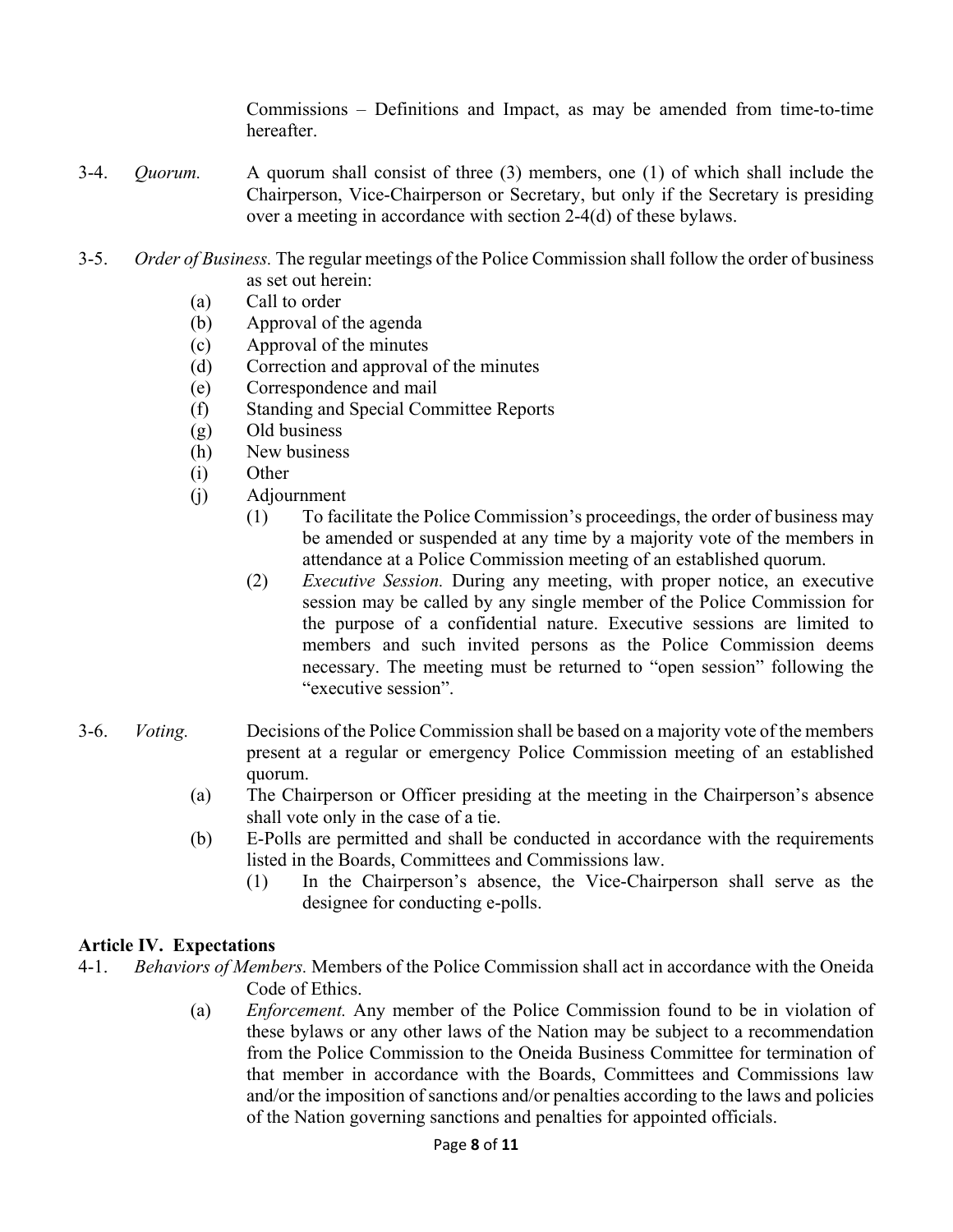- (1) Recommendations to the Oneida Business Committee for termination of a Police Commission member's appointment must be determined by a majority vote of the members in attendance at a Police Commission meeting of an established quorum.
- 4-2. *Prohibition of Violence.* Intentionally violent acts committed by a member of the Police Commission that inflicts, attempts to inflict, or threatens to inflict emotional or bodily harm on another person, or damage to property, during a meeting or when acting in an official capacity are strictly prohibited and grounds for an immediate recommendation for termination of appointment from the Police Commission and/or the imposition of sanctions and/or penalties according to the laws and policies of the Nation governing sanctions and penalties for appointed officials as determined by a majority vote of the members in attendance at a Police Commission meeting of an established quorum.
- 4-3. *Drug and Alcohol Use.* Use of alcohol and prohibited drugs by members of the Police Commission when acting in their official capacity is strictly prohibited.
	- (a) Prohibited drugs are defined as marijuana, cocaine, opiates, amphetamines, phencyclidine (PCP), hallucinogens, methaqualone, barbiturates, narcotics, and any other substances included in Schedules I through V, as defined by Section 812 of Title 21 of the United States Code. This also includes prescription medication or over-the-counter medicine used in an unauthorized or unlawful manner.
- 4-4. *Social Media.* Police Commission members shall abide by the Nation's Social Media Policy and their oath of office when using social media while acting on behalf of or as a representative of the Police Commission.
- 4-5. *Conflict of Interest.* Police Commission members shall abide by all laws of the Nation governing conflicts of interest. Members must submit a Conflict of Interest form upon taking their oath of office and annually thereafter.

# **Article V. Stipends and Compensation**

- 5-1. *Stipends*. Police Commission members are eligible for the following stipends as set forth in and subject to these bylaws, the Boards, Committees and Commissions law, and resolution BC-05-08-19-B titled, Amending Resolution BC-09-26-18-D Boards, Committees and Commissions Law Stipends, as may be further amended from time to-time hereafter:
	- (a) A stipend for attending a duly called meeting of the Police Commission for up to one (1) meeting per month.
	- (b) A stipend for attending a hearing of the Oneida Judiciary if the member's attendance at the hearing is required by official subpoena.
	- (c) A stipend for conducting an official hearing of the Police Commission.
	- (d) A stipend for attending a duly called joint meeting between the Police Commission and the Oneida Business Committee.
	- (e) A stipend for each full day a member is present at a conference or training when attendance at the conference or training is required by law, bylaws or resolution.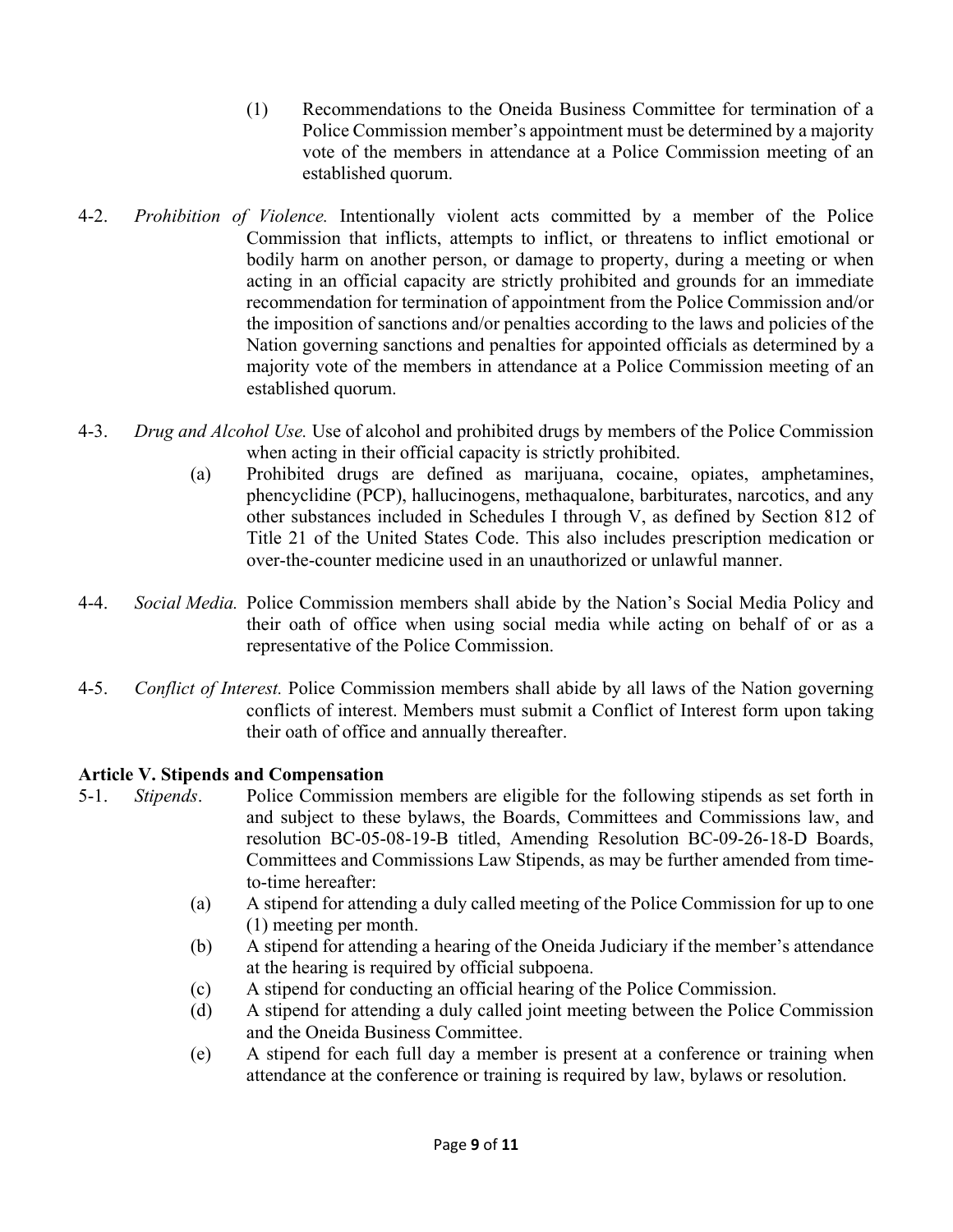5-2. *Compensation.* Besides travel, per diem and business expense reimbursement authorized by the Boards, Committees and Commissions law, members of the Police Commission shall not be eligible for any other form of compensation for duties/activities they perform on behalf of the Police Commission.

# **Article VI. Records and Reporting**

- 6.1. *Agenda Items*. Agenda items shall be maintained in the format provided by the Oneida Business Committee Support Office.
- 6-2. *Minutes.* Minutes shall be typed in the format provided by the Oneida Business Committee Support Office to generate the most informative record of the meetings of the Police Commission.
	- (a) All minutes shall be submitted to the Oneida Business Committee Support Office within thirty (30) calendar days of the Police Commission's approval.
- 6-3. *Attachments.* Handouts, reports, memoranda and the like may be kept separately; provided, the materials can be identified to the meeting in which they were presented and shall be maintained in accordance with the Nation's Open Records and Open Meetings law.
- 6-4. *Oneida Business Committee Liaison.* The Chairperson shall regularly report to the Oneida Business Committee member who is the Police Commission's designated liaison.
	- (a) The reporting format and frequency for communication shall be as the liaison and the Police Commission agree to, but not less than that required in any law of the Nation or policy on reporting developed by the Oneida Business Committee or Oneida General Tribal Council.
	- (b) Reports shall be made within a reasonable time after a meeting is held, or as the Oneida Business Committee member liaison and the Police Commission agree, provided that the agreement is aimed at upholding the ability of the liaison to act as a support to the Police Commission.
- 6-5. *Audio Recordings.* All meetings of the Police Commission shall be audio recorded using a recording device approved and/or supplied by the Oneida Business Committee Support Office. The audio recordings shall be sent to the Oneida Business Committee Support Office quarterly, for purposes of maintaining, when the minutes are approved by the Police Commission.
	- (a) Audio recordings of executive session portions of a meeting are not required.

### **Article VII. Amendments**

- 7-1. *Amendments to the Bylaws.* Amendments may be made to these bylaws at a regular meeting of the Police Commission provided that written notice of the proposed amendments is given at a prior regular meeting and the amendments conform to the Boards, Committees and Commissions law, as well as any other policy of the Nation.
	- (a) Amendments are effective upon adoption of the Police Commission and approval by the Oneida Business Committee.
	- (b) The Police Commission shall review these bylaws from time to time as needed, but no less than on an annual basis.